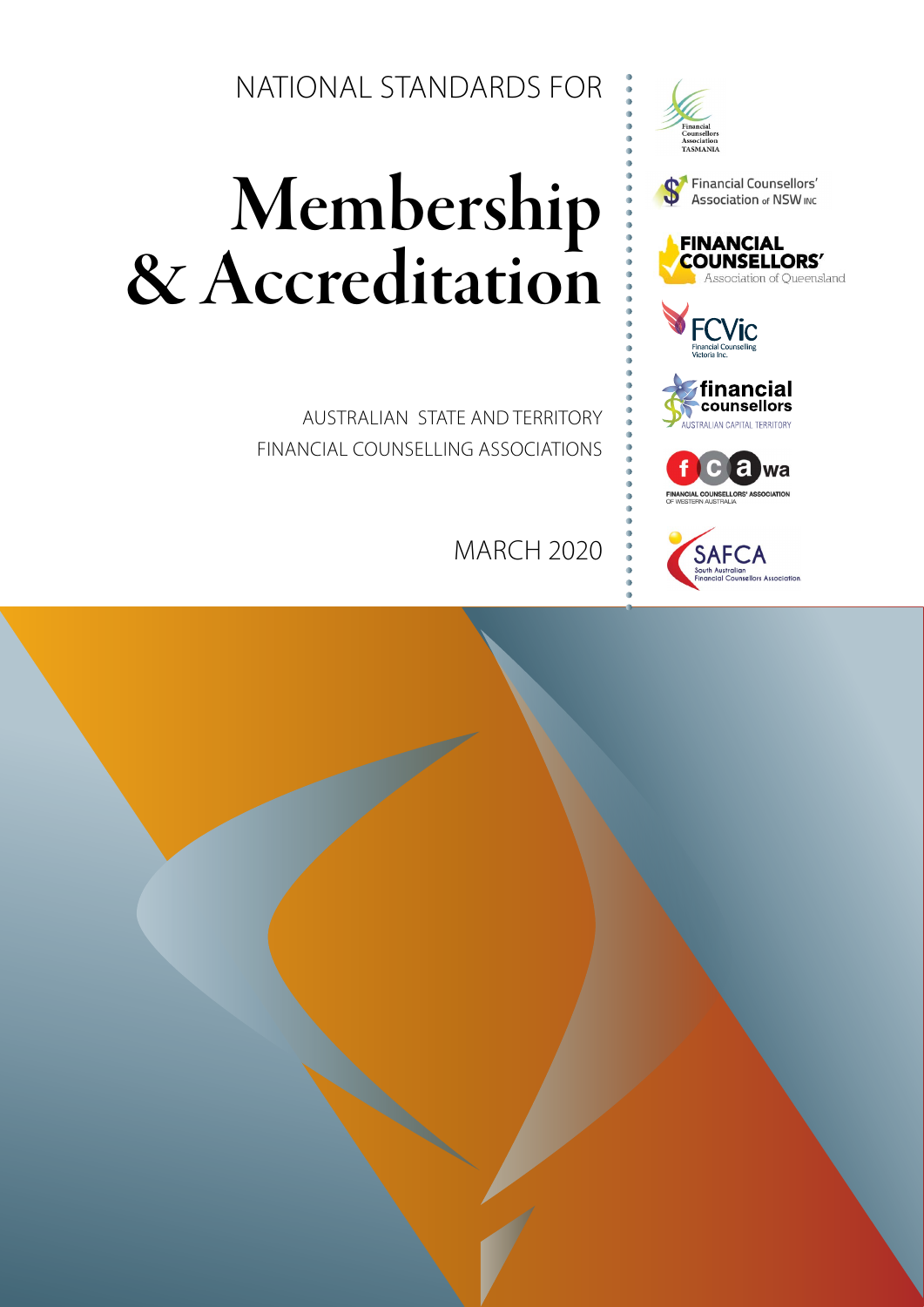## **Contents**

| About the Standards                                        |  |
|------------------------------------------------------------|--|
| Interaction of the Standards with the Regulatory Framework |  |
| Overview of the Standards                                  |  |
| Membership Requirements                                    |  |
| Continuing Professional Development                        |  |
| Supervision                                                |  |
| Implementation and Other Issues                            |  |
|                                                            |  |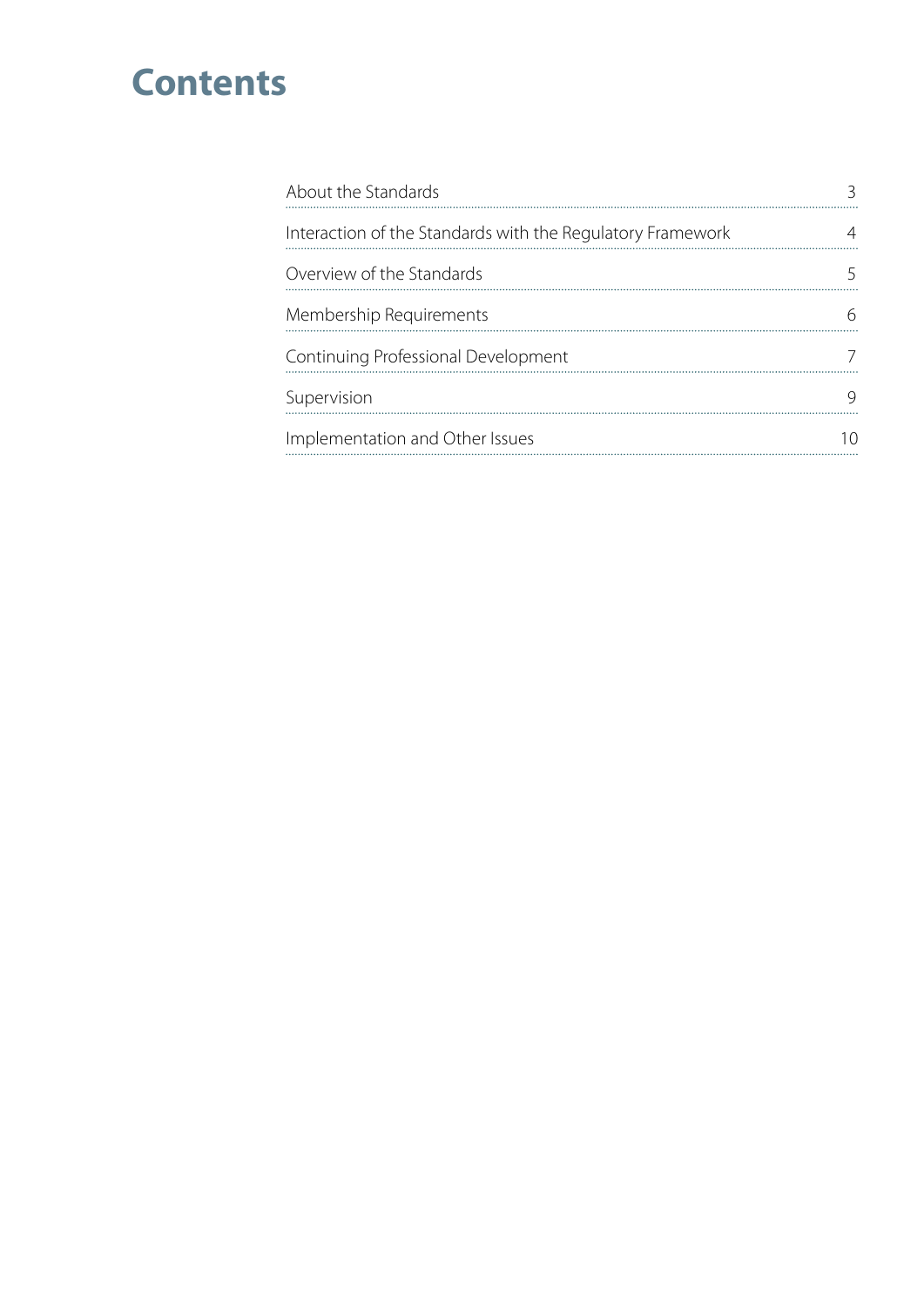## <span id="page-2-0"></span>**About the Standards**

This document sets out national standards for membership and accreditation of financial counsellors in Australia.

This is the second version of the standards and supersedes the 2015 version.

Financial counselling is a profession, with financial counsellors providing essential support and advocacy to people in hardship. The national membership standards are the basis for the shared identity of the profession and are underpinned by the Australian Financial Counselling Code of Ethical Practice. To this end, we have common standards for entry into, and ongoing membership of, the profession.

Having common standards ensures that financial counsellors are competent and remain so, and that clients will receive a consistent, high quality service.

The standards have been agreed by the State and Territory financial counselling associations:

- Financial Counselling Tasmania (FCT)
- Financial Counselling Victoria (FCVic)
- Financial Counsellors Association of NSW (FCAN)
- Financial Counsellors ACT (FC-ACT)
- Financial Counsellors Association of QLD (FCAQ)
- South Australian Financial Counsellors Association (SAFCA)
- Financial Counsellors Association of WA (FCAWA)

Financial counselling is a national profession and the development of national standards is consistent with this.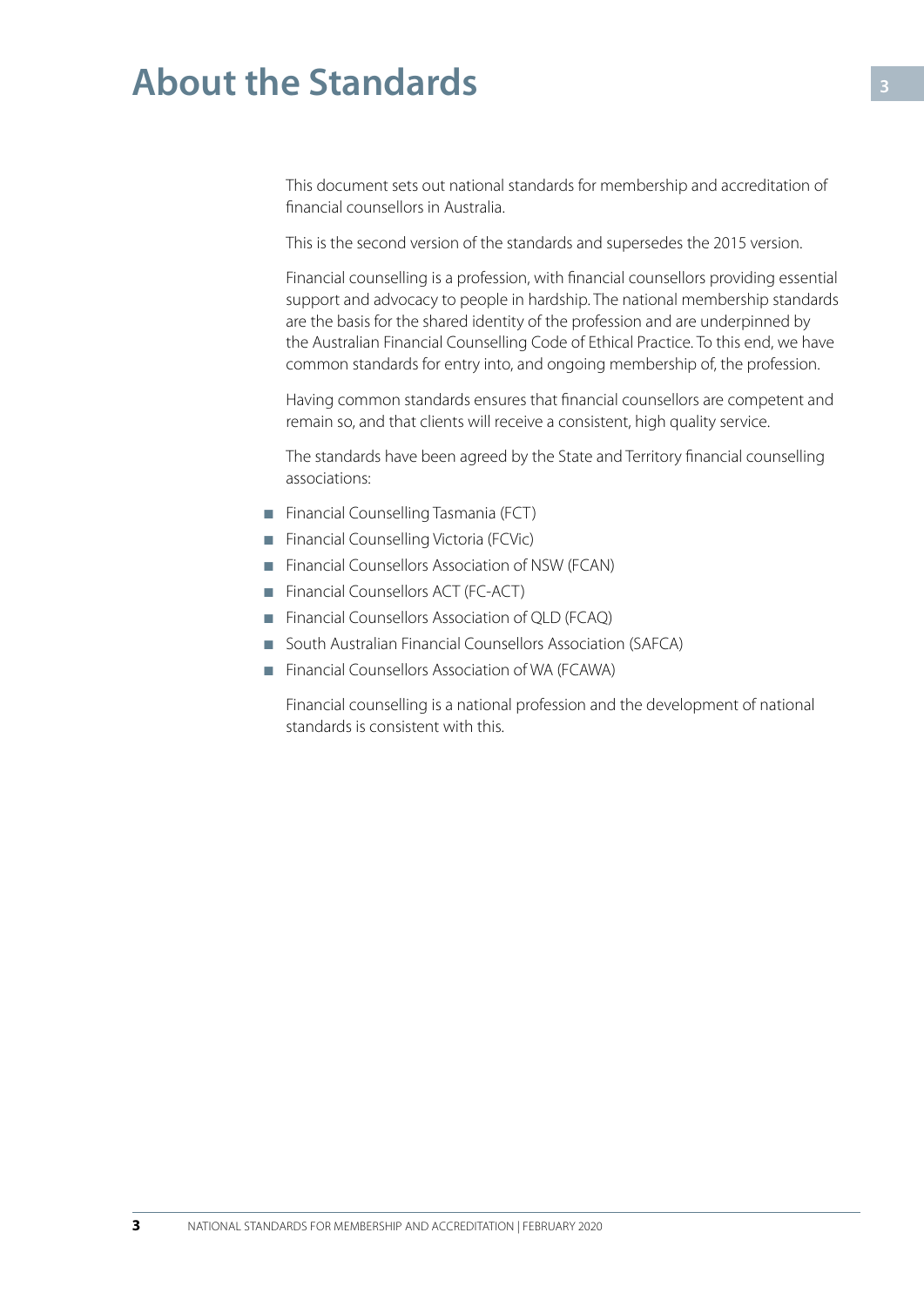## <span id="page-3-0"></span>**Interaction of the Standards with the Regulatory Framework**

There are two types of licence that may apply to the work of financial counsellors.

- An Australian Financial Services Licence if you give advice about financial products. This obligation is imposed by the *Corporations Act 2001*.
- An Australian Credit Licence if you provide credit services. This obligation is imposed by the *National Consumer Credit Protection Act 2009*. The Australian Securities and Investments Commission operates both of these licensing schemes.

Financial counselling services are exempt from holding both of these licences, but the exemptions are subject to strict conditions. Broadly, the exemptions for both licences require that the financial counselling agency:

- Does not charge any fees or receive any remuneration arising from the financial counselling service
- Does not provide any financial product advice or credit activity outside the exemption
- Ensures that its financial counsellors have appropriate training and adequate skills and knowledge
- Ensures that its financial counsellors are a member of, or eligible for membership of, a financial counselling association.

The national standards are therefore an important link with the exemption from licensing for agencies.

For more information: see Fact Sheet 2 on the FCA Website.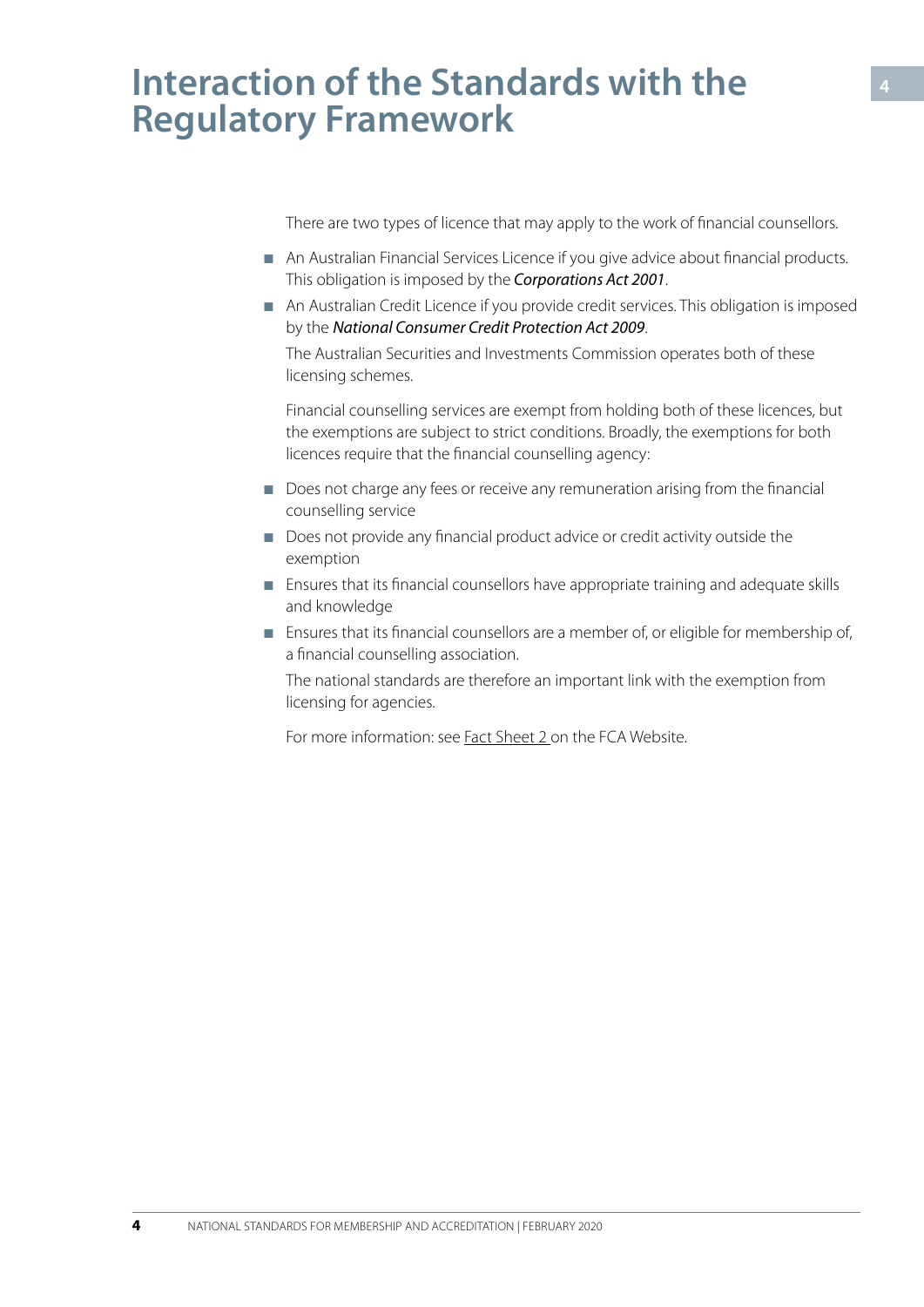# <span id="page-4-0"></span>**Overview of the Standards**

| Membership<br><b>Categories</b>    | Affiliate (non-voting)<br>Associate<br>Accredited or Full                                                                                                                                                   |
|------------------------------------|-------------------------------------------------------------------------------------------------------------------------------------------------------------------------------------------------------------|
| Qualification                      | Diploma of Financial Counselling                                                                                                                                                                            |
| Professional<br><b>Development</b> | If working as a financial counsellor, 20 points per<br>membership year                                                                                                                                      |
| <b>Supervision</b>                 | If working as a financial counsellor, as a minimum:<br>Employed 0.5 FTE or more - 10 hours per<br>$\mathcal{F}$<br>membership year; or<br>Employed less than 0.5 FTE - 6 hours per membership<br>⋗<br>year. |
| <b>Experience</b>                  | 24 months full time or 36 months part time experience<br>for accredited/full membership<br>(Full time is defined as working for 30 hours or more)                                                           |
| <b>Ethics</b>                      | Must adhere to the Australian Financial Counselling Code<br>of Ethical Practice                                                                                                                             |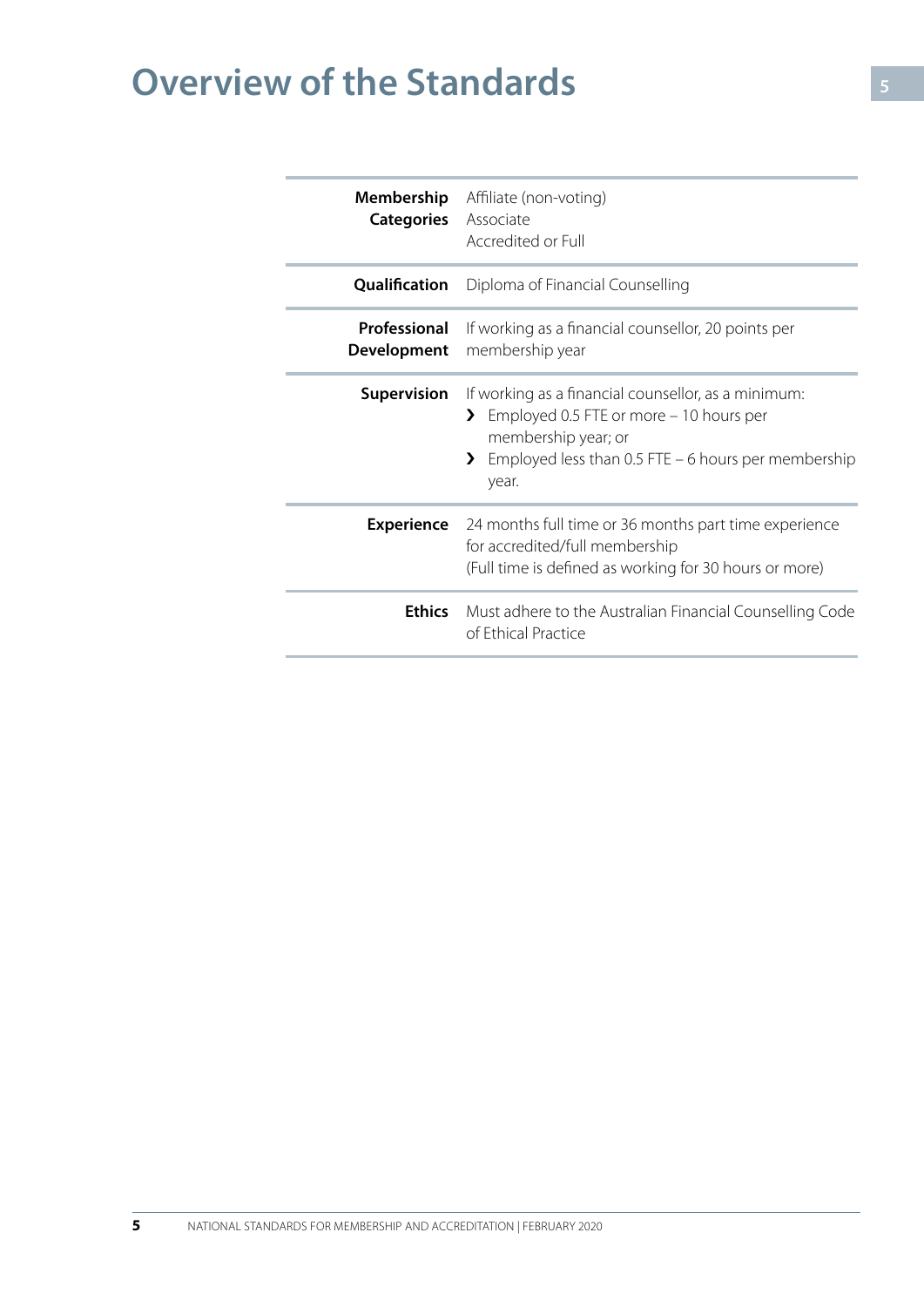## <span id="page-5-0"></span>**Membership Requirements**

The three categories of membership are:

- 1. affiliate
- 2. associate
- 3. full/accredited.

State/Territory associations may also have additional categories of membership for financial counsellors, for example, life membership. They may also provide for membership for other professionals, such as financial capability workers.

| <b>Affiliate</b><br>(non-voting)            | An individual working in the financial counselling sector in a<br>related role OR<br>Actively studying for the Diploma of Financial Counselling or<br>has completed the Diploma of Financial Counselling - but is<br>not working as a financial counsellor.                                                                                                                                                                                                                                    |
|---------------------------------------------|------------------------------------------------------------------------------------------------------------------------------------------------------------------------------------------------------------------------------------------------------------------------------------------------------------------------------------------------------------------------------------------------------------------------------------------------------------------------------------------------|
| <b>Associate</b>                            | Working as a financial counsellor<br><b>AND</b><br>Actively studying for the Diploma of Financial Counselling<br><b>OR</b><br>Holds the Diploma of Financial Counselling and has not yet<br>had 24 months full-time experience, however meets the<br>requirements for continuing professional development and<br>supervision.                                                                                                                                                                  |
| <b>Accredited or Full</b><br><b>Members</b> | Has had 24 months full-time experience or 36 months part<br>time working as a financial counsellor (including while<br>studying if relevant)<br><b>AND</b><br>Holds the Diploma of Community Services (Financial<br>Counselling)<br><b>AND</b><br>If working as a financial counsellor, meets requirements for<br>continuing professional development and supervision<br><b>OR</b><br>If not working as a financial counsellor, meets requirements<br>for continuing professional development. |
|                                             | All members > All members agree to abide by the Australian Financial<br>Counselling Code of Ethical Practice<br>All members agree to abide by relevant State/Territory<br>$\lambda$<br>rules                                                                                                                                                                                                                                                                                                   |

*Note: Some states may have other membership categories, such as financial capability workers.*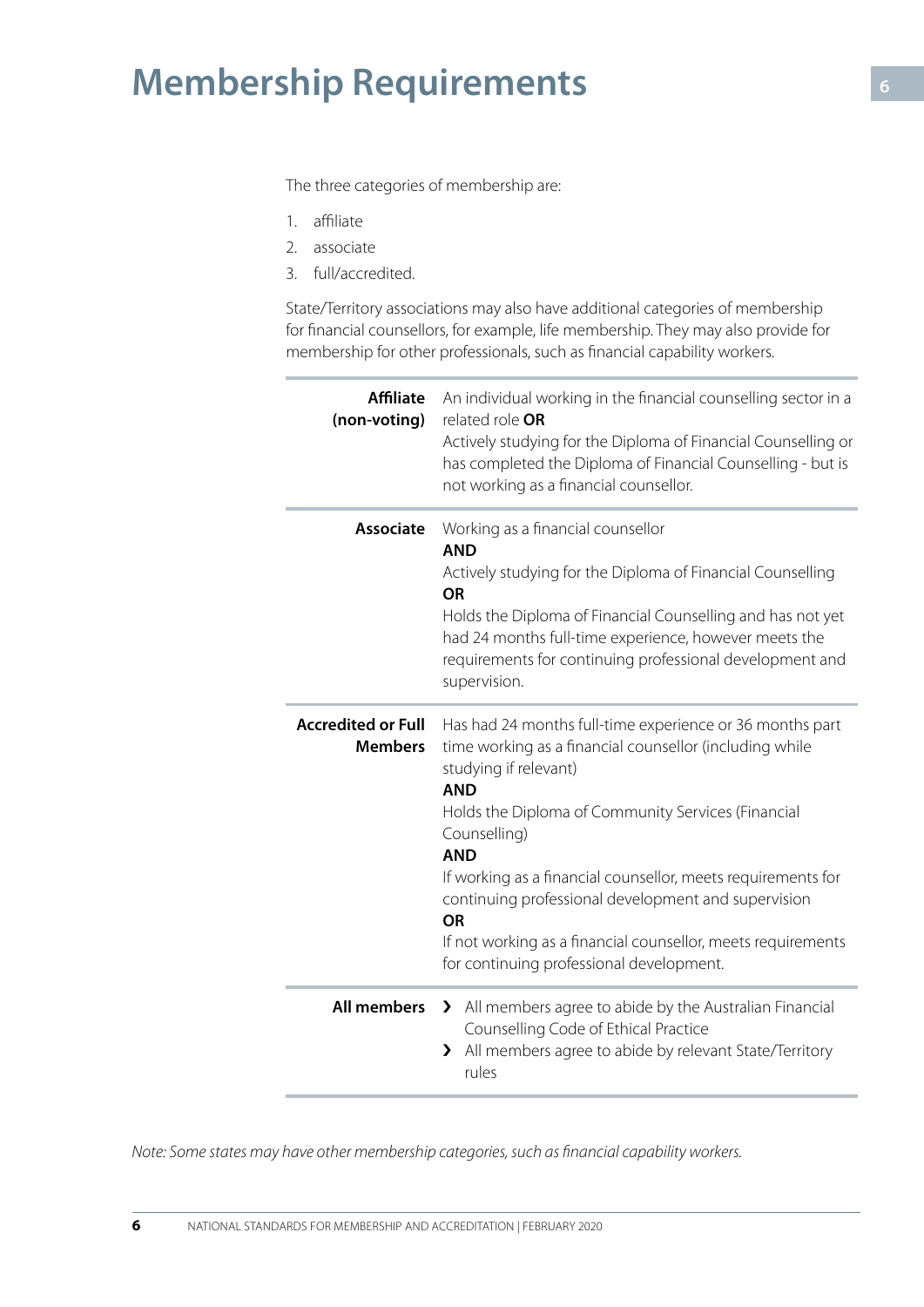## <span id="page-6-0"></span>**Continuing Professional Development**

Continuing Professional Development (CPD) is the reinforcement or acquisition of skills or knowledge relevant to the workplace.

#### **Application**

CPD requirements apply to associate members and full/accredited members.

#### **Amount**

A financial counsellor must complete **20 points of CPD per annum**.

#### **Three categories**

There are three categories of CPD.

*Technical* – e.g. content knowledge relevant to legal issues, banking, fines, EDR/IDR, superannuation, hardship, insurance, completion of Statements of Financial Position

*Skills* – e.g. counselling, mental health, communication (written, verbal), interviewing, cultural awareness, suicide prevention/training and negotiation

*Ethics* – e.g*.* conflict of interest, boundaries, counselling relationships, cultural awareness, options- client choices; appropriate referral to other services

#### **CPD Components**

The rules for how the various CPD components can be made up are as follows.

- There must be at least one activity from each of the three CPD categories of technical, skills and ethics.
- At least 3 CPD points must be derived in an interactive, face-to-face setting. This may be via video.
- A maximum of 10 points can be derived from any one CPD activity.
- Attendance at a plenary session of a conference is not CPD, unless training is delivered as a part of the plenary (as occurs from time to time at the state conference for the Financial Counsellors Association of NSW).

There are also specific restrictions as set out in the CPD table following.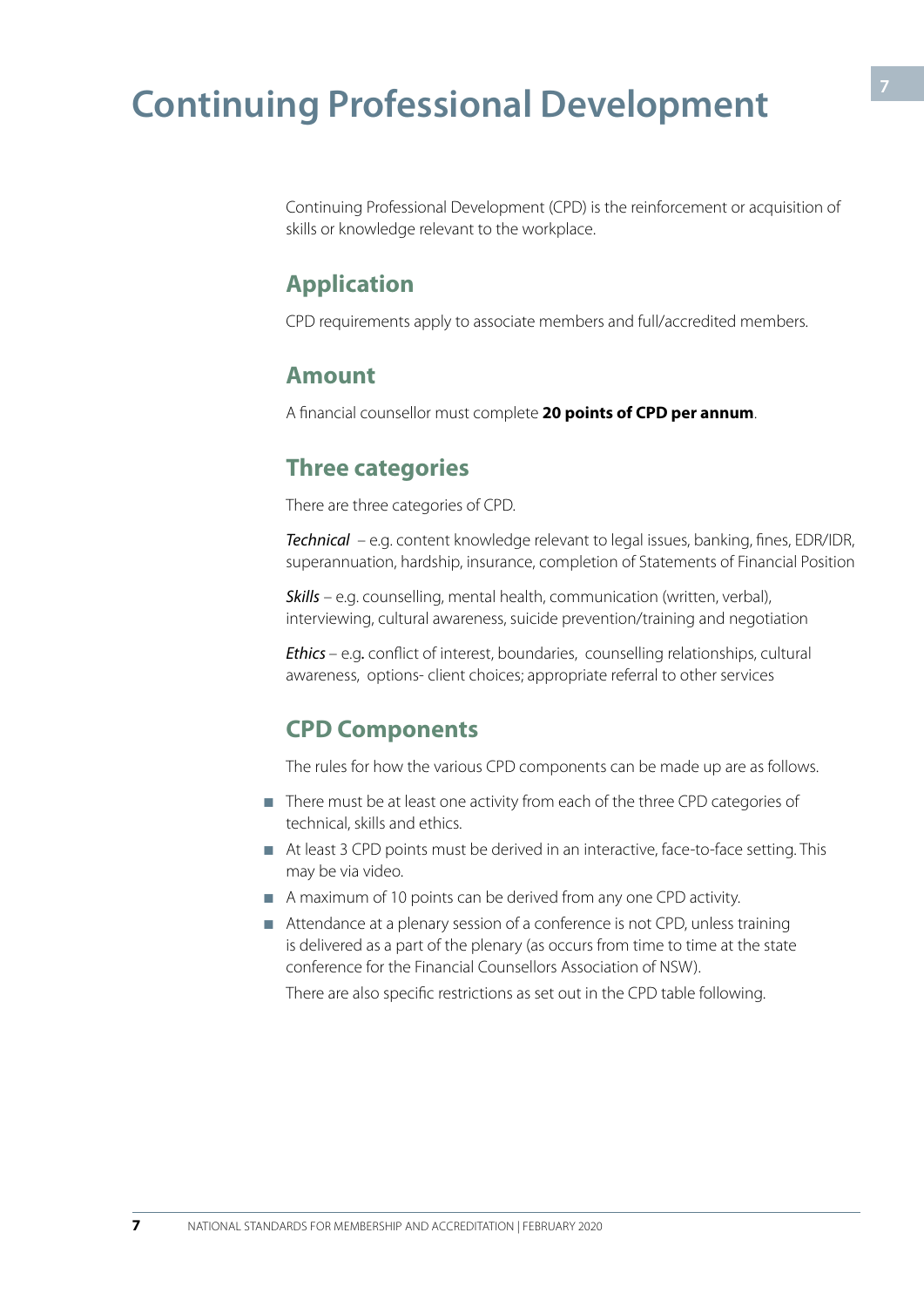### **Points Table for CPD**

| <b>CPD TYPE</b>                                                                                                           | Points                                                                |
|---------------------------------------------------------------------------------------------------------------------------|-----------------------------------------------------------------------|
| Face to face full day training block                                                                                      | 6 points                                                              |
| Face to face half day training block                                                                                      | 3 points                                                              |
| Preparation and delivery of a training session<br>relevant to the sector                                                  | 4 points                                                              |
| <b>Online interactive activities</b><br>e.g. webinar, elearning, online modules                                           | I hour equivalent to 1<br>point (max 4 points per<br>online activity) |
| Audio-lecture / podcast/ webinar recording<br>(listen/watch only)                                                         | 1 point                                                               |
| Online questionnaires developed by financial<br>counselling associations that test current<br>knowledge                   | 1 point                                                               |
| Reading article about technical and educative<br>aspects of financial counselling                                         | 1 point (max 2<br>points in a membership<br>year)                     |
| Research project contributing to policy work                                                                              | 3 points                                                              |
| Delivery of a training session relevant to the<br>sector where the material has already been<br>developed                 | 2 points                                                              |
| <b>Membership of a State/Territory financial</b><br>counselling association board or FCA<br><b>Representative Council</b> | 2 points maximum                                                      |
| Contribution of an article on a relevant topic to<br>media / newsletter / association material                            | 1 point                                                               |
| Supervisors only - provision of professional<br>supervision to a financial counsellor                                     | 1 point per person<br>supervised (max 4<br>points)                    |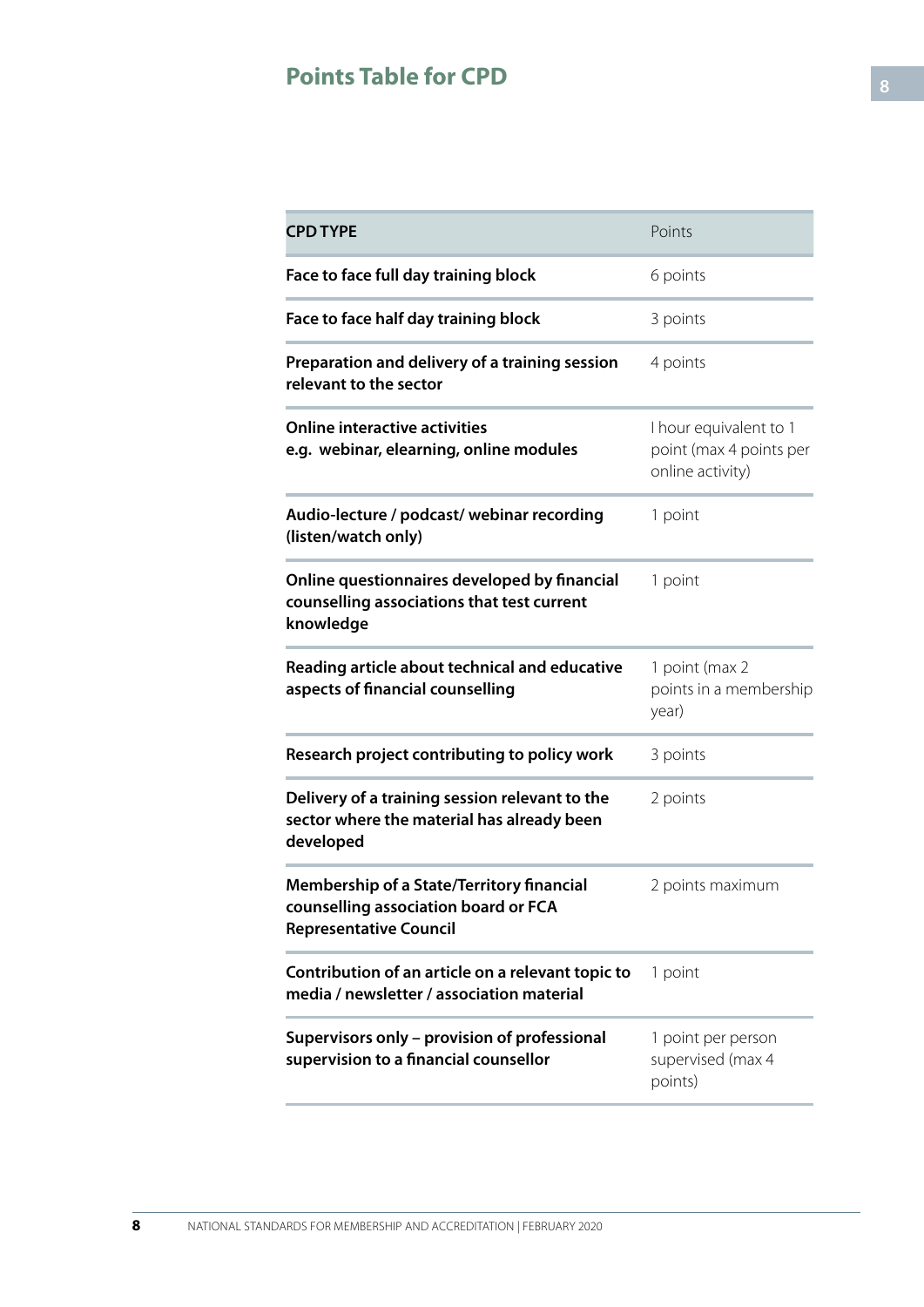## <span id="page-8-0"></span>**Supervision**

Applies to:

- Associate members
- full/accredited members

#### **Requirement for Supervision**

If working as a financial counsellor, as a minimum:

- Employed 0.5 FTE or more 10 hours per membership year; or
- **Employed less than 0.5 FTE 6 hours per membership year.**

#### **Requirements to be a Supervisor**

To be a financial counselling supervisor a person must hold the Diploma of Financial Counselling and have:

- Three years FTE financial counselling experience OR
- Another suitable qualification as approved by a State or Territory financial counselling association.

A supervisor must also have completed a suitable course in professional supervision acceptable to their State or Territory association.

#### **Definition of Supervision**

Professional supervision supports the work of a financial counsellor. The supervision process provides a forum to discuss casework, clinical aspects of the role and the the counsellor's emotional and psychological wellbeing.

■ Professional supervision is an equal relationship founded on mutual trust and respect.

Line management supervision is a different process to professional supervision.

- Line management is undertaken by a person or persons to whom the financial counsellor reports.
- Line management includes oversight of the casework undertaken by the financial counsellor as well as ensuring the financial counsellor meets organisational goals and complies with standards.